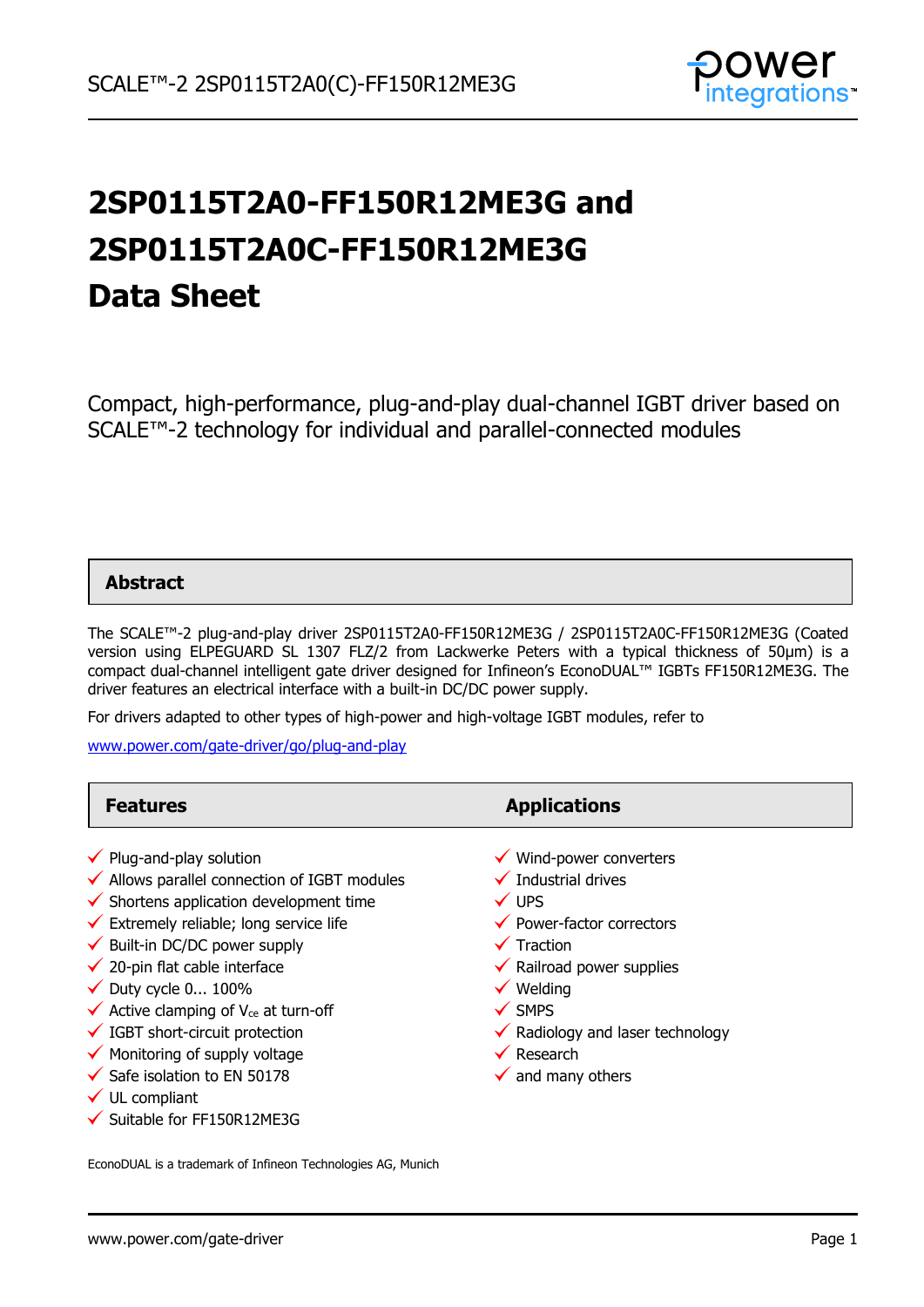

### **Safety Notice!**

The data contained in this data sheet is intended exclusively for technically trained staff. Handling all highvoltage equipment involves risk to life. Strict compliance with the respective safety regulations is mandatory!

Any handling of electronic devices is subject to the general specifications for protecting electrostatic-sensitive devices according to international standard IEC 60747-1, Chapter IX or European standard EN 100015 (i.e. the workplace, tools, etc. must comply with these standards). Otherwise, this product may be damaged.

### **Important Product Documentation**

This data sheet contains only product-specific data. For a detailed description, must-read application notes and common data that apply to the whole series, please refer to "Description & Application Manual for 2SP0115T SCALE-2 IGBT Drivers" on [www.power.com/gate-driver/go/2SP0115T.](http://www.power.com/gate-driver/go/2SP0115T)

When applying SCALE-2 plug-and-play drivers, please note that these drivers are specifically adapted to a particular type of IGBT module. Therefore, the type designation of SCALE-2 plug-and-play drivers also includes the type designation of the corresponding IGBT module. These drivers are not valid for IGBT modules other than those specified. Incorrect use may result in failure.

### **Mechanical Dimensions**

Dimensions: Refer to "Description & Application Manual for 2SP0115T SCALE-2 IGBT Drivers" Mounting principle: Soldered onto EconoDUAL™ module FF150R12ME3G

### **Absolute Maximum Ratings**

| <b>Parameter</b>                   | <b>Remarks</b>                                   | Min | Max                       | Unit              |
|------------------------------------|--------------------------------------------------|-----|---------------------------|-------------------|
| Supply voltage V <sub>cc</sub>     | VCC to GND                                       | 0   | 16                        | v                 |
| Logic input and output voltages    | To GND                                           |     | $-0.5$ VCC $+0.5$         | v                 |
| SO <sub>x</sub> current            | Fault condition, total current                   |     | 20                        | mA                |
| Gate peak current I <sub>out</sub> | Note 1                                           | -8  | $+15$                     | A                 |
| Average supply current Icc         | Note 2                                           |     | 290                       | mA                |
| Output power per gate              | Ambient temperature $\leq 70^{\circ}$ C (Note 3) |     | $1.2\,$                   | w                 |
|                                    | Ambient temperature $\leq$ 85°C (Note 3)         |     |                           | W                 |
| Switching frequency f              |                                                  |     | 40                        | kHz               |
| Test voltage (50Hz/1min.)          | Primary to secondary (Note 16)                   |     | 3800 $V_{AC(eff)}$        |                   |
|                                    | Secondary to secondary (Note 16)                 |     | 3800 V <sub>AC(eff)</sub> |                   |
| DC-link voltage                    | Note 4                                           |     | 800                       | v                 |
| dV/dt                              | Rate of change of input to output voltage        |     | 50                        | $kV/\mu s$        |
| Operating voltage                  | Primary/secondary, secondary/secondary           |     | 1200                      | V <sub>peak</sub> |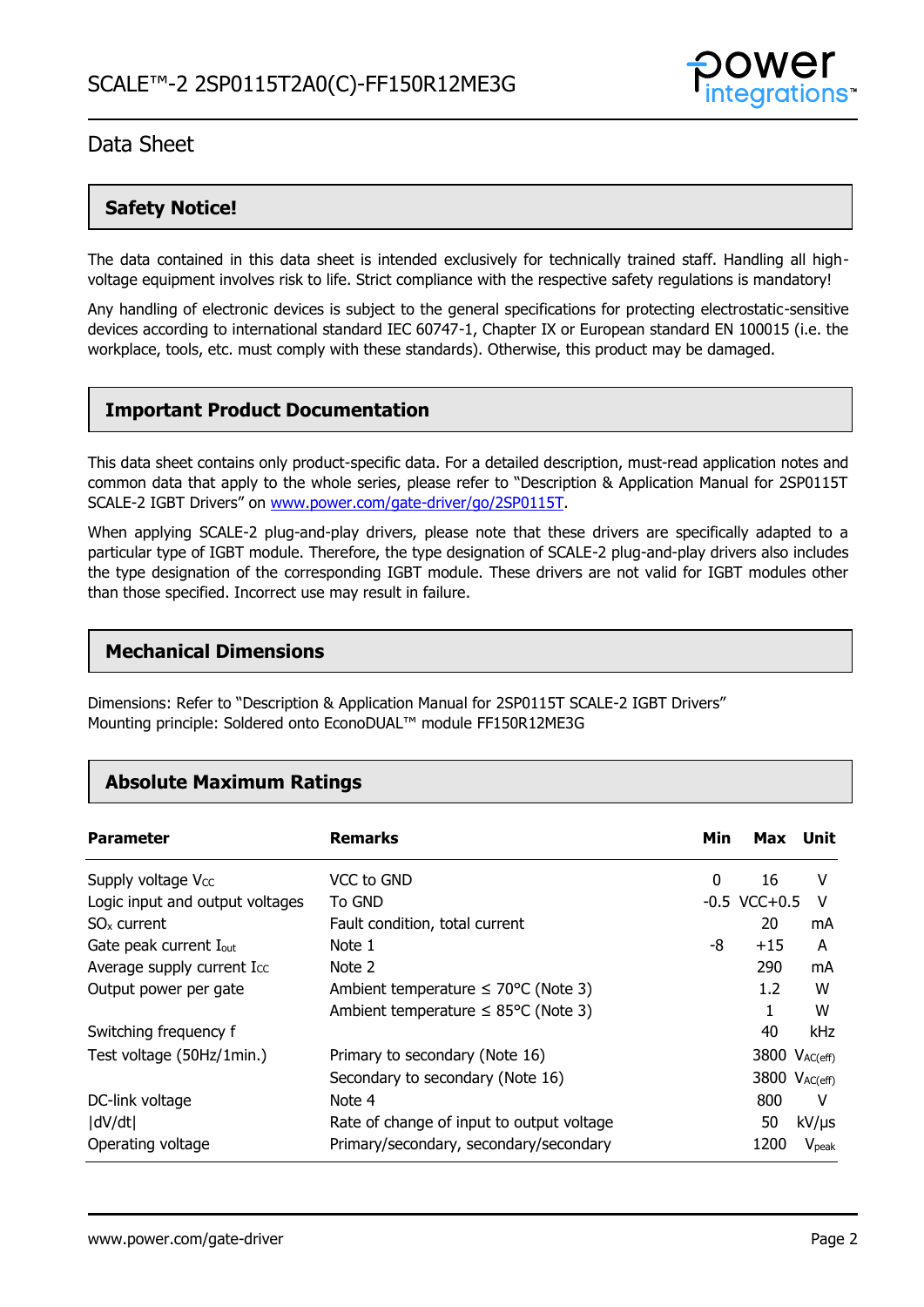

| <b>Parameter</b>      | <b>Remarks</b>                           | Min   | Max | Unit |
|-----------------------|------------------------------------------|-------|-----|------|
| Operating temperature | Note 20                                  | $-20$ | 85  | ిఁ   |
| Storage temperature   | Note 21                                  | -40   | 50  | °C   |
| Surface temperature   | Only 2SP0115T2A0C-FF150R12ME3G (Note 22) |       | 125 | °C   |

### **Recommended Operating Conditions**

| <b>Parameter</b>                                                      | <b>Remarks</b>                                                              | Min         | Tvp | Max Unit              |          |
|-----------------------------------------------------------------------|-----------------------------------------------------------------------------|-------------|-----|-----------------------|----------|
| Supply voltage $V_{CC}$<br>Resistance from TB to GND<br>$SOx$ current | To GND<br>Blocking time $\neq$ 0, ext. value<br>Fault condition, 3.3V logic | 14.5<br>128 | 15  | 15.5<br>$\infty$<br>4 | kΩ<br>mA |

### **Electrical Characteristics**

| <b>Power Supply</b>                  | <b>Remarks</b>                                     | Min  | <b>Typ</b> | <b>Max</b> | Unit        |
|--------------------------------------|----------------------------------------------------|------|------------|------------|-------------|
| Supply current Icc                   | Without load                                       |      | 33         |            | mA          |
| Efficiency $\eta$                    | Internal DC/DC converter                           |      | 85         |            | $\%$        |
| Coupling capacitance C <sub>io</sub> | Primary side to secondary side, total, per channel |      | 23         |            | pF          |
| <b>Power Supply Monitoring</b>       | <b>Remarks</b>                                     | Min  | <b>Typ</b> | <b>Max</b> | <b>Unit</b> |
| Supply threshold Vcc                 | Primary side, clear fault                          | 11.9 | 12.6       | 13.3       | V           |
|                                      | Primary side, set fault (Note 5)                   | 11.3 | 12.0       | 12.7       | V           |
| Monitoring hysteresis                | Primary side, set/clear fault                      | 0.35 |            |            | v           |
| Supply threshold Visox-Veex          | Secondary side, clear fault                        | 12.1 | 12.6       | 13.1       | v           |
|                                      | Secondary side, set fault (Note 6)                 | 11.5 | 12.0       | 12.5       | v           |
| Monitoring hysteresis                | Secondary side, set/clear fault                    | 0.35 |            |            | v           |
| Supply threshold Veex-Vcomx          | Secondary side, clear fault                        | 5    | 5.15       | 5.3        | v           |
|                                      | Secondary side, set fault (Note 6)                 | 4.7  | 4.85       | 5          | v           |
| Monitoring hysteresis                | Secondary side, set/clear fault                    | 0.15 |            |            | ٧           |
| <b>Logic Inputs and Outputs</b>      | <b>Remarks</b>                                     | Min  | <b>Typ</b> | <b>Max</b> | Unit        |
| Input impedance                      | V(INx) > 3V (Note 7)                               | 3.5  | 4.1        | 4.6        | kΩ          |
| Turn-on threshold                    | $V(INx)$ (Note 8)                                  |      | 2.6        |            | V           |
| Turn-off threshold                   | $V(INx)$ (Note 8)                                  |      | 1.3        |            | v           |
| SOx output voltage                   | Fault condition, $I(SOx) < 8mA$                    |      |            | 0.7        | V           |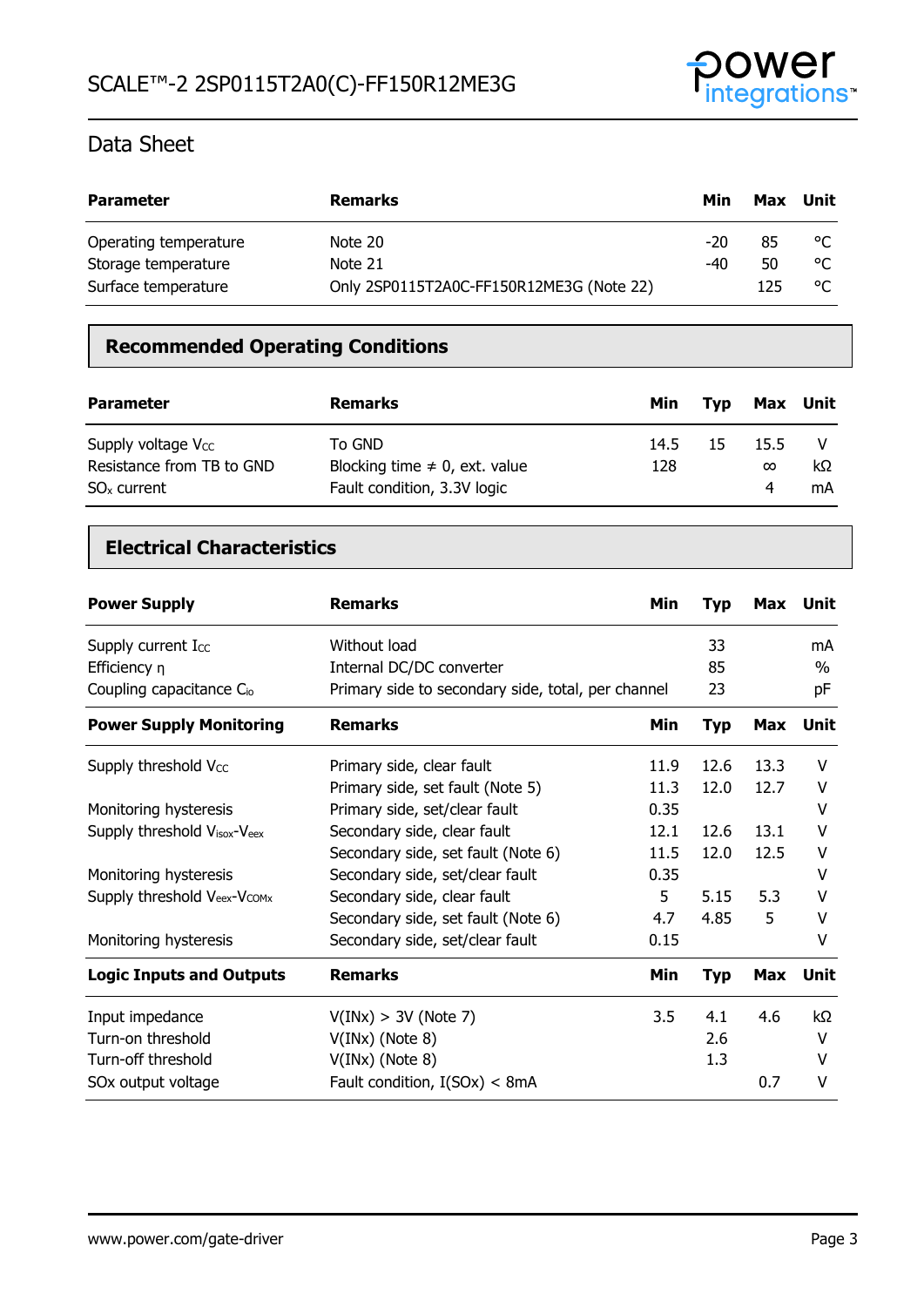

| <b>Short-circuit Protection</b>            | <b>Remarks</b>                        | Min  | <b>Typ</b> | Max        | Unit              |
|--------------------------------------------|---------------------------------------|------|------------|------------|-------------------|
| Vce-monitoring threshold                   | Between auxiliary terminals           |      | 10.2       |            | V                 |
| Response time                              | DC-link voltage > 550V (Note 9)       |      | 5.4        |            | μs                |
| Delay to IGBT turn-off                     | After the response time (Note 10)     |      | 1.4        |            | μs                |
| <b>Blocking time</b>                       | After fault (Note 11)                 |      | 90         |            | ms                |
| <b>Timing Characteristics</b>              | <b>Remarks</b>                        | Min  | <b>Typ</b> | <b>Max</b> | Unit              |
| Turn-on delay t <sub>d(on)</sub>           | Note 12                               |      | 75         |            | ns                |
| Turn-off delay t <sub>d(off)</sub>         | Note 12                               |      | 65         |            | ns                |
| Jitter of turn-on delay                    | Note 18                               |      | ±2         |            | ns                |
| Jitter of turn-off delay                   | Note 18                               |      | ±4         |            | ns                |
| Output rise time tr(out)                   | $G_x$ to $E_x$ (Note 13)              |      | 5          |            | ns                |
| Output fall time t <sub>f(out)</sub>       | $G_x$ to $E_x$ (Note 13)              |      | 10         |            | ns                |
| Dead time between outputs                  | Half-bridge mode (Note 19)            |      | 3          |            | μs                |
| Jitter of dead time                        | Half-bridge mode                      |      | ±50        |            | ns                |
| Transmission delay of fault state          | Note 14                               |      | 400        |            | ns                |
| <b>Outputs</b>                             | <b>Remarks</b>                        | Min  | <b>Typ</b> | <b>Max</b> | Unit              |
| Turn-on gate resistor $R_{g(on)}$          | Note 15                               |      | 8.2        |            | Ω                 |
| Turn-off gate resistor R <sub>g(off)</sub> | Note 15                               |      | 8.2        |            | Ω                 |
| Gate voltage at turn-on                    |                                       |      | 15         |            | V                 |
| Gate-voltage at turn-off                   | $P=0W$                                |      | $-9.2$     |            | v                 |
|                                            | $P = 1.2W$                            |      | $-7.1$     |            | V                 |
| Gate resistance to COMx                    |                                       |      | 4.7        |            | kΩ                |
| <b>Electrical Isolation</b>                | <b>Remarks</b>                        | Min  | <b>Typ</b> | <b>Max</b> | <b>Unit</b>       |
| Test voltage (50Hz/1s)                     | Primary to secondary side (Note 16)   | 3800 | 3850       | 3900       | $V_{\text{eff}}$  |
|                                            | Secondary to secondary side (Note 16) | 3800 | 3850       | 3900       | $V_{\text{eff}}$  |
| Partial discharge extinction volt.         | Primary to secondary side (Note 17)   | 1220 |            |            | V <sub>peak</sub> |
|                                            | Secondary to secondary side (Note 17) | 1200 |            |            | $V_{\rm peak}$    |
| Creepage distance                          | Primary to secondary side             | 12.6 |            |            | mm                |
|                                            | Secondary to secondary side           | 6.6  |            |            | mm                |
|                                            | Primary to NTC                        | 6.5  |            |            | mm                |
| Clearance distance                         | Primary to secondary side             | 12.3 |            |            | mm                |
|                                            | Secondary to secondary side           | 6.6  |            |            | mm                |
|                                            | Primary to NTC                        | 6.5  |            |            | mm                |

All data refer to +25 $^{\circ}$ C and V $_{\text{CC}}$  = 15V unless otherwise specified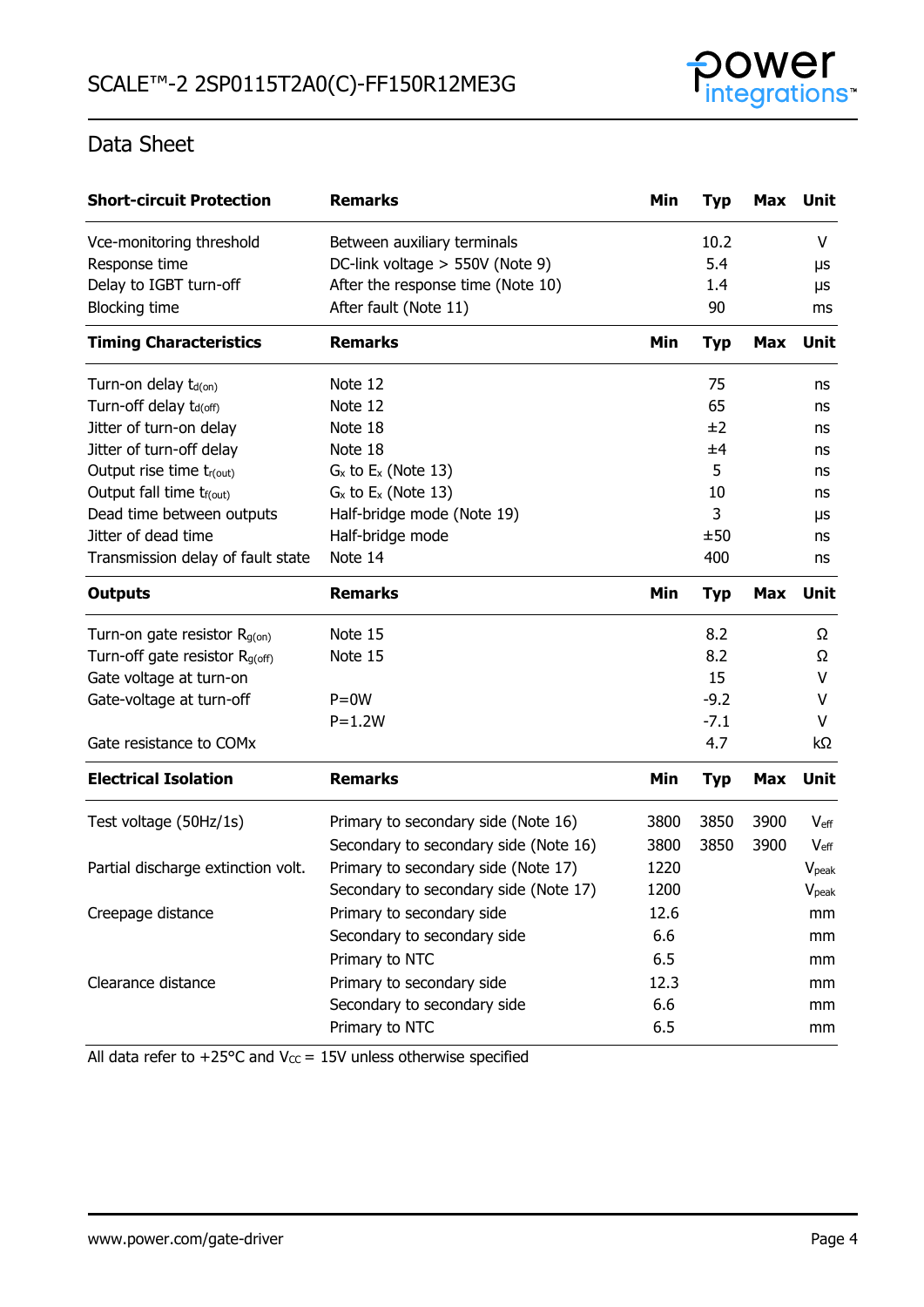

#### **Footnotes to the Key Data**

- 1) The gate current is limited by the gate resistors located on the driver.<br>2) If the specified value is exceeded, this indicates a driver overload. It s
- 2) If the specified value is exceeded, this indicates a driver overload. It should be noted that the driver is not protected against overload.
- 3) If the specified value is exceeded, this indicates a driver overload. It should be noted that the driver is not protected against overload. From 70°C to 85°C, the maximum permissible output power can be linearly interpolated from the given data.
- 4) This limit is due to active clamping. Refer to the "Description & Application Manual for 2SP0115T SCALE-2 IGBT Drivers".
- 5) Undervoltage monitoring of the primary-side supply voltage (VCC to GND). If the voltage drops below this limit, a fault is transmitted to the corresponding outputs and the IGBTs are switched off.
- 6) Undervoltage monitoring of the secondary-side supply voltage (Visox to Veex and Veex to COMx which correspond with the approximate turn-on and turn-off gate-emitter voltages). If the corresponding voltage drops below this limit, the IGBT is switched off and a fault is transmitted to the corresponding output.
- 7) The input impedance can be modified to values <18 kΩ (customer-specific solution).
- 8) Turn-on and turn-off threshold values can be increased (customer-specific solution).
- 9) The resulting pulse width of the direct output of the gate drive unit for short-circuit type I (excluding the delay of the gate resistors) is the sum of response time plus delay to IGBT turn-off.
- 10) The turn-off event of the IGBT is delayed by the specified time after the response time.
- 11) Factory set value. The blocking time can be reduced with an external resistor. Refer to the "Description & Application Manual for 2SP0115T SCALE-2 IGBT Drivers".
- 12) Measured from the transition of the turn-on or turn-off command at the driver input to direct output of the gate drive unit (excluding the delay of the gate resistors).
- 13) Output rise and fall times are measured between 10% and 90% of the nominal output swing with an output load of 10Ω and 40nF. The values are given for the driver side of the gate resistors. The time constant of the output load in conjunction with the present gate resistors leads to an additional delay at the load side of the gate resistors.
- 14) Transmission delay of the fault state from the secondary side to the primary status outputs.
- 15) The gate resistors can be leaded or surface mounted. Power Integrations reserves the right to determine which type will be used. Typically, higher quantities will be produced with SMD resistors and small quantities with leaded resistors.
- 16) HiPot testing (= dielectric testing) must generally be restricted to suitable components. This gate driver is suited for HiPot testing. Nevertheless, it is strongly recommended to limit the testing time to 1s slots as stipulated by EN 50178. Excessive HiPot testing at voltages much higher than  $850V_{AC(eff)}$ may lead to insulation degradation. No degradation has been observed over 1min. testing at 3800V<sub>AC(eff)</sub>. The transformer of every production sample shipped to customers has undergone 100% testing at the given value or higher ( $<$  5100V<sub>AC(eff)</sub>) for 1s.
- 17) Partial discharge measurement is performed in accordance with IEC 60270 and isolation coordination specified in EN 50178. The partial discharge extinction voltage between primary and either secondary side is coordinated for safe isolation to EN 50178.
- 18) Jitter measurements are performed with input signals INx switching between 0V and 15V referred to GND, with a corresponding rise time and fall time of 8ns.
- 19) Note that the dead time may vary from sample to sample. A tolerance of approximately  $\pm 20\%$  may be expected. If higher timing precisions are required, Power Integrations recommends using direct mode and generating the dead time externally.
- 20) A version with extended operating temperature range of -40°C...85°C (2SP0115T2B0) can also be supplied.
- 21) The storage temperature inside the original package (1) or in case the coating material of coated products may touch external parts (2) must be limited to the given value. Otherwise, it is limited to 90°C.
- 22) The component surface temperature, which may strongly vary depending on the operating condition, must be limited to the given value for coated driver versions to ensure long-term reliability of the coating material.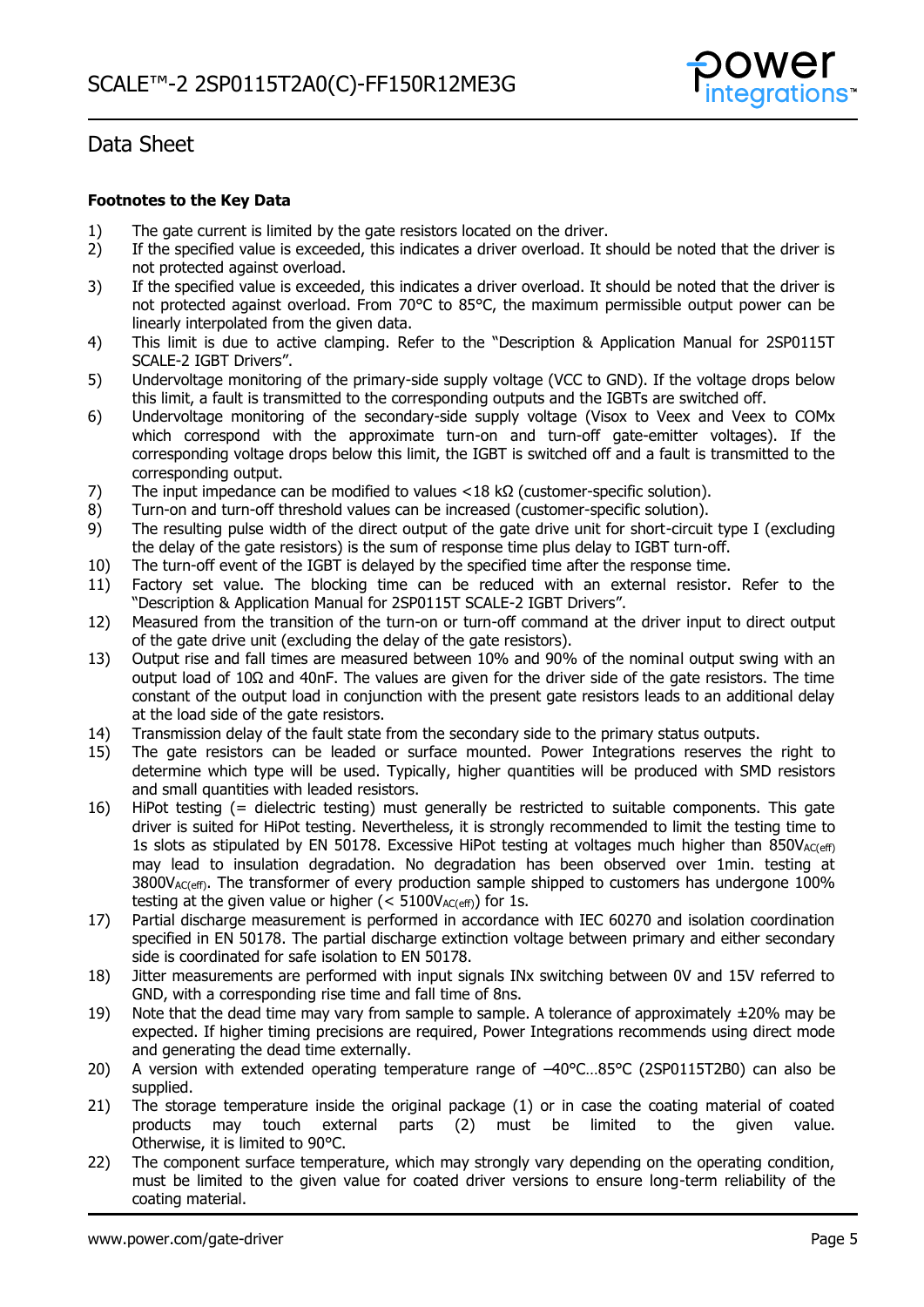

### **Legal Disclaimer**

The statements, technical information and recommendations contained herein are believed to be accurate as of the date hereof. All parameters, numbers, values and other technical data included in the technical information were calculated and determined to our best knowledge in accordance with the relevant technical norms (if any). They may base on assumptions or operational conditions that do not necessarily apply in general. We exclude any representation or warranty, express or implied, in relation to the accuracy or completeness of the statements, technical information and recommendations contained herein. No responsibility is accepted for the accuracy or sufficiency of any of the statements, technical information, recommendations or opinions communicated and any liability for any direct, indirect or consequential loss or damage suffered by any person arising therefrom is expressly disclaimed.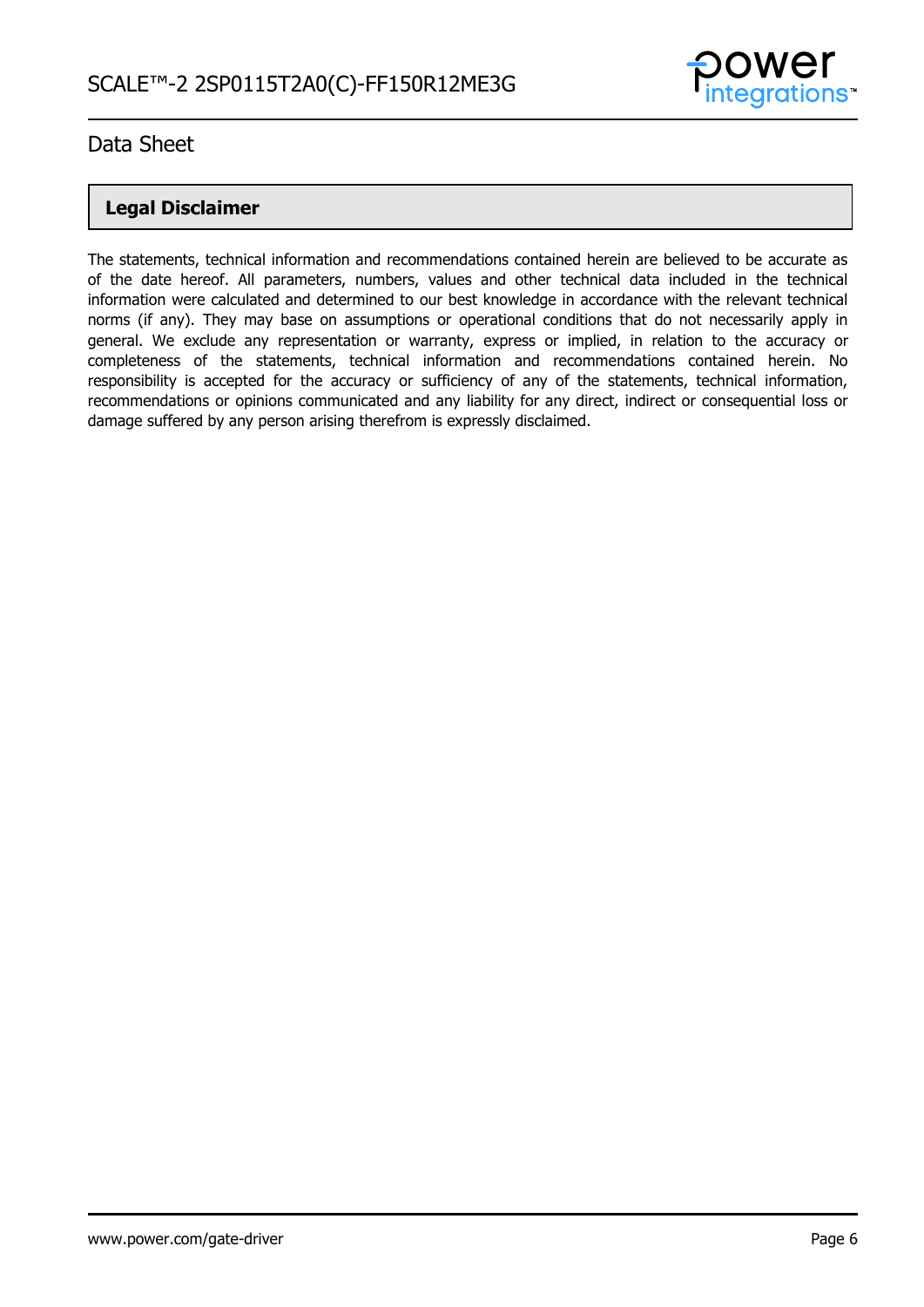

### **Ordering Information**

Our international terms and conditions of sale apply.

| <b>Power Integrations Driver Type #</b>                                                                                                 | <b>Related IGBT</b>          |  |
|-----------------------------------------------------------------------------------------------------------------------------------------|------------------------------|--|
| 2SP0115T2A0-FF150R12ME3G (Temperature range -20°C85°C)<br>2SP0115T2A0C-FF150R12ME3G (Temperature range -20°C85°C,<br>conformal coating) | FF150R12ME3G<br>FF150R12ME3G |  |
| Product home page: www.power.com/gate-driver/go/2SP0115T                                                                                |                              |  |

Refer to [www.power.com/gate-driver/go/nomenclature](http://www.power.com/gate-driver/go/nomenclature) for information on driver nomenclature

### **Information about Other Products**

#### **For other drivers, evaluation systems product documentation and application support**

Please click: [www.power.com](http://www.power.com/)